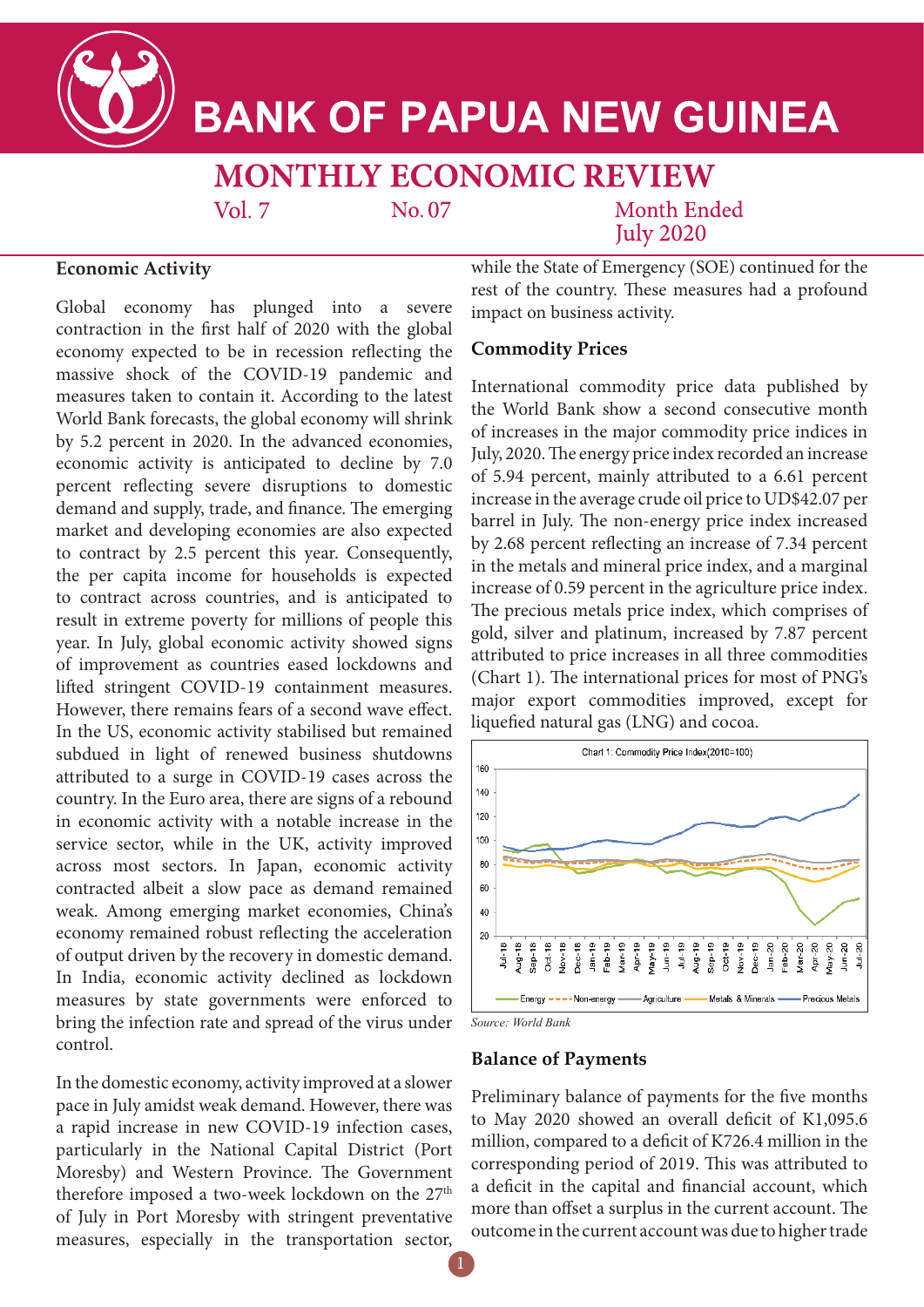surplus, combined with lower net service and income payments. The deficit in the capital and financial account resulted from net outflows in direct and other investments reflecting related party transactions and build-up in offshore foreign currency account balances respectively, combined with net Government loan repayments. The level of gross foreign exchange reserves at the end of June 2020 was K7,854.2  $(US$2,309.2)$  million, sufficient for 5.1 months of total and 8.6 months of non-mineral import covers. As at 31<sup>st</sup> July 2020, the level of gross foreign exchange reserves was K7,317.26 (US\$2,143.96) million.

#### **Exchange Rate**

The average monthly kina exchange rate depreciated by 0.33 percent against the US Dollar (USD) to US\$0.2881 and the Australian Dollar (AUD) by 2.21 percent to  $A$0.4104$  to  $31<sup>st</sup>$  July, 2020. High import demand continue to exert downward pressure on the kina exchange rate against the USD. The depreciation of the kina against the AUD reflected cross-currency movements as the AUD appreciated against the USD, as the Australian economy continue to attract capital inflows. The average monthly Trade Weighted Index (TWI) decreased by 0.80 percent to 29.82 over the month to  $31<sup>st</sup>$  July, 2020. The decline mainly reflected the depreciation of kina against the AUD (Chart 2).



*Source: Bank of PNG*

#### **Infl ation**

The annual headline Consumer Price Index (CPI) for March 2020 increased by 3.1 percent, compared to an increase of 2.7 percent in the December quarter of 2019 (Chart 3). The CPI increase mainly reflected price increases in the 'Alcoholic beverages, tobacco and betelnut' expenditure group by 8.5 percent, 'Transport' by 6.7 percent, and 'Education' by 6.7 percent. The underlying measures of inflation; the exclusion-based and trimmed mean increased by 2.9 percent and 1.8 percent, respectively. The quarterly

headline CPI increased by 1.1 percent in the March quarter of 2020, while the quarterly exclusion-based and trimmed mean inflation increased by 0.9 percent and 1.7 percent, respectively.



Annual headline retail price index (RPI) to July 2020 increased by 0.4 percent. This was mainly driven by price increases in the 'Alcoholic Beverages, Tobacco and Betelnut' and 'Food and Non-Alcoholic Beverages' expenditure groups. The increase in the 'Alcoholic Beverages, Tobacco and Betelnut' expenditure group mainly reflected price increases in 'Betelnut' subgroup. The increase in the 'Food and Non-Alcoholic Beverages' expenditure group was mainly due to price increases in the 'Fruits and Vegetables' sub-group. The RPI ex-seasonal dropped by 1.2 percent whilst the RPI ex-seasonal and fuel increased by 31.4 (Chart 4). Quarterly headline RPI fell by 1.0 percent, whilst the monthly headline RPI increased by 0.6 percent.





### **Domestic Interest Rates & Monetary Aggregates**

Over the month to week-ending  $31<sup>st</sup>$  July 2020, the Central Bank Bill (CBB) rates for the 63-day and 91 day terms were unchanged at 2.23 percent and 2.44 percent, respectively, while the 28-day term declined by 0.01 percent to 1.37 percent. Over the same period, the Treasury Bill (T-bill) rate for the 182-day term increased by 0.05 percent to 4.71 percent, while the 273-day and 364-day terms decreased by 0.01 and 0.02 percent to 6.03 percent and 7.18 percent, respectively.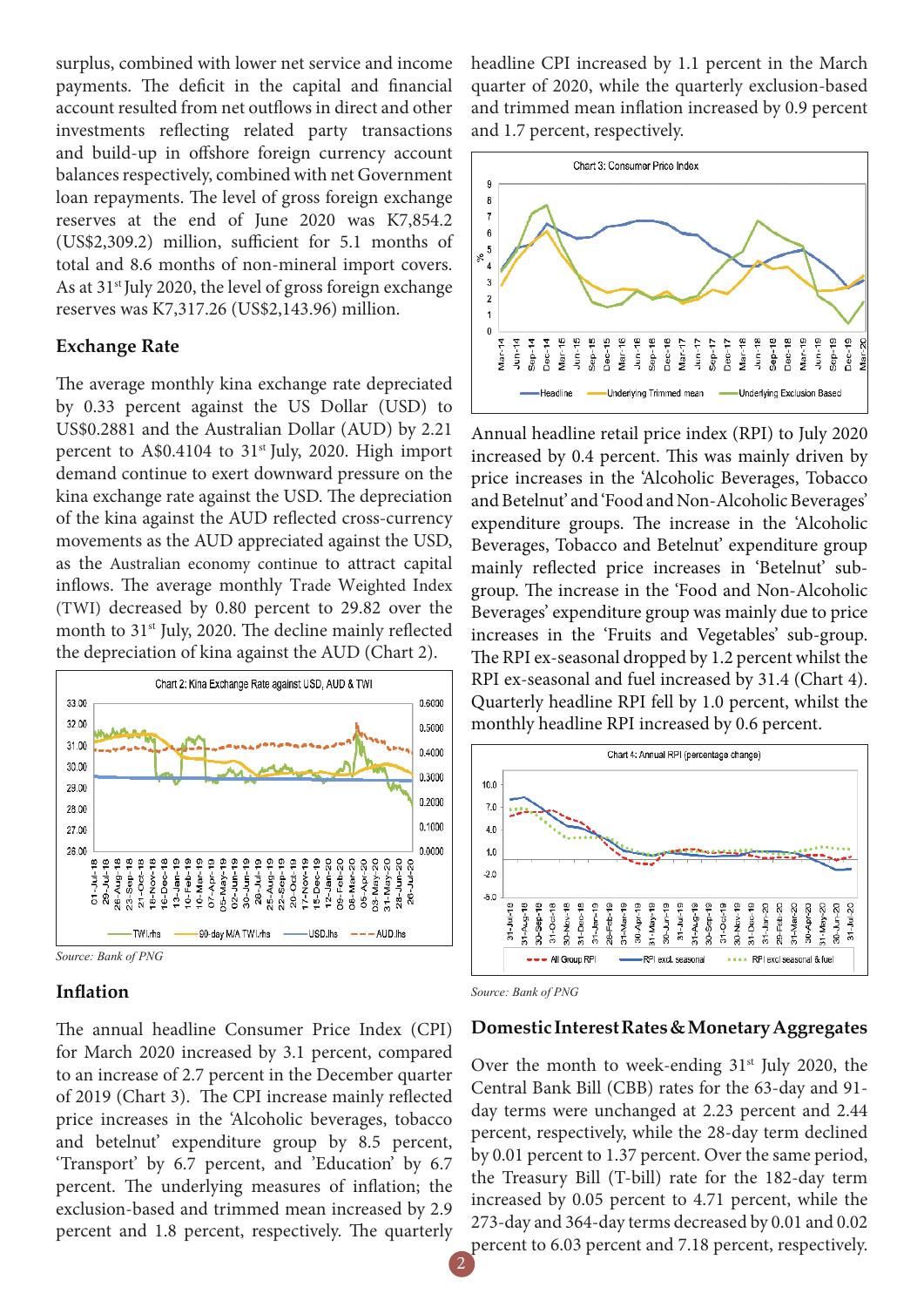Terms not reported for both CBBs and T-bills were not offered during the period. The weighted average interest rates on wholesale deposits (K500,000 and above) generally declined. The rates for the 30-day, 60day, 180-day, 270-day and 360-day terms decreased by 1.05 percent, 0.51 percent, 0.42 percent, 0.93 percent and 0.90 percent to 1.30 percent, 0.15 percent, 0.77 percent, 0.46 percent and 0.35 percent, respectively, while the 90-day term rate increased by 0.30 percent to 1.12 percent (Chart 5).



*Source: Bank of PNG*

Broad money supply increased by 6.5 percent over the year to June 2020, compared to a decline of 3.7 percent in the corresponding period of 2019. This was attributed to an increase in net claims on Central Government. Monetary base increased by 6.4 percent in June 2020, compared to a decline of 2.0 percent in the corresponding period of 2019. The increase in monetary base reflected increases in deposits (liabilities) of other depository corporations (ODC) and currency in circulation. This, combined with lack of lending to the private sector has resulted in the build-up of liquidity with the commercial banks.

Commercial banks' lending to public non-financial corporations, other financial corporations and other resident sectors declined by K246.0 million to K13,414.6 million between December 2019 and week-ending  $31<sup>st</sup>$  July 2020. The decline reflected repayments by the Government, finance, mining and manufacturing sectors. Over the year, the weekly average lending by banks decreased by 1.6 percent to K13,410.0 million. The commercial bank deposits increased by K422.5 million to K21,522.9 million between December 2019 and week-ending 31<sup>st</sup> July 2020, which mainly reflected placements by the Government, petroleum and agriculture sectors. The weekly average deposits increased by 1.9 percent to K21,419.0 million.

#### **Monetary Policy**

The Bank maintained the policy signalling rate, the Kina Facility Rate at 3.0 percent in the month of July.